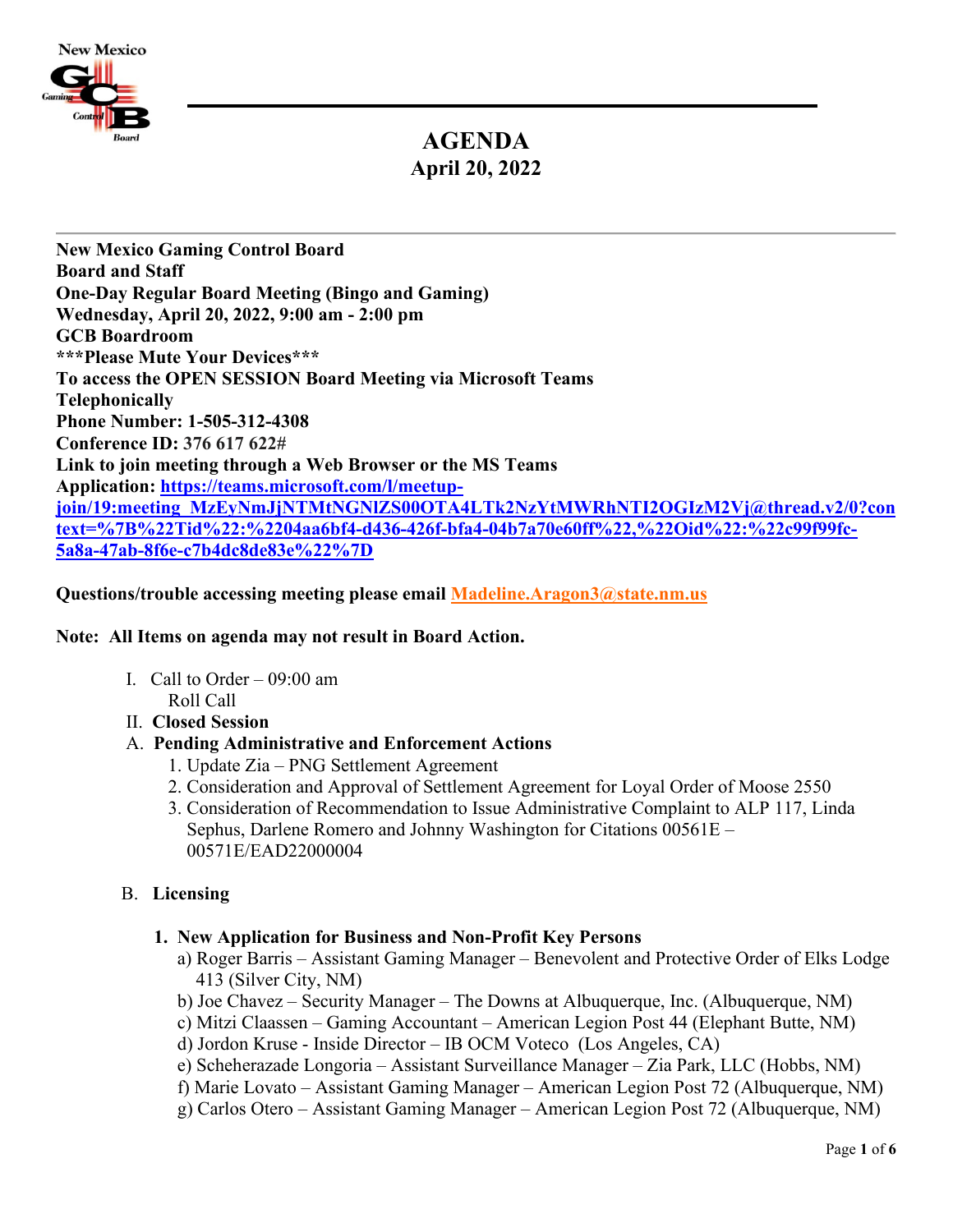- h) Nicholas Plain Player Services and Mutuel Manager Zia Park, LLC (Hobbs, NM)
- i) David Quick Director and Secretary IB OCM Voteco (Los Angeles, CA)
- j) Kirk Reader Gaming Manager Benevolent and Protective Order of Elks 1244 (Clovis, NM)
- l) Hannah Stromberg Assistant Gaming Manager Loyal Order of Moose 2081 (Las Cruces, NM)
- m) Gianmario Tondato Da Ruos Independent Director International Game Technology PLC (Providence, RI)
- n) Matthew Wilson Inside Director IB OCM Voteco (Los Angeles, CA)

## 2. **Renewal of Business Gaming Licenses and Non- Profit Gaming Licenses**

- a) American Legion Post 77 (Logan, NM)
- b) Benevolent and Protective Order of Elks 1440 (Gallup, NM)
- c) Everi Gaming, Inc. (Las Vegas, NV)
- d) SG Gaming, Inc. (Las Vegas, NV)

## 3. **Renewal Application for Business and Non-Profit Key Persons**

- a) Paul Blanchard Owner/Chairman The Downs at Albuquerque, Inc. (Albuquerque, NM)
- b) Pamela Burnett Gaming Manager Loyal Order of Moose 2152 (Artesia, NM)
- c) John Connelly Global CEO/ Owner Interblock d.d. (Las Vegas, NV)
- c) Britt Fast Slot Tech Manager Zia Park, LLC (Hobbs, NM)
- e) Yvonne Jones Gaming Manager Fraternal Order of Eagles 4308 (Caballo, NM) & Loyal Order of Moose 2050 (Truth or Consequences, NM)
- f) Bobby Nellis Gaming Manager American Legion Post 44 (Elephant Butte, NM)
- g) George Olinger Guest Services Supervisor My Way Holdings, LLC -Sunland Park (Sunland Park, NM)
- h) Stephen Richardson SVP, CCO, Director of Corporate Security SG Gaming, Inc. (Las Vegas, NV)
- i) Roger Snow SR Vice President SG Gaming, Inc. (Las Vegas, NV)
- j) Ignacio Vasquez Guest Services Supervisor My Way Holdings, LLC-Sunland Park (Sunland Park, NM)
- k) Victor Vasquez Slot Manager My Way Holdings, LLC-Sunland Park (Sunland Park, NM)
- l) Epitacio Vigil Assistant Gaming Manager Fraternal Order of Eagles 2811 (Santa Fe, NM)
- m) Kneeland Youngblood Member of the Board of Directors SG Gaming, Inc. (Las Vegas, NV)

## 4. **New Application for Staff Permit Managers and Accountants**

- a) Patricia Barton Bingo Accountant Benevolent and Protective Order of Elks Lodge 1119 (Las Cruces, NM)
- b) Billie-Jean Gonzales Alternate Bingo Manager Benevolent and Protective Order of Elks Lodge 408 (Las Vegas, NM)
- c) Mary Nayola Bingo Manager Benevolent and Protective Order of Elks Lodge 969 (Roswell, NM)
- d) William Waltersheid Alternate Bingo Manager Knights of Columbus 2719 (Carlsbad, NM)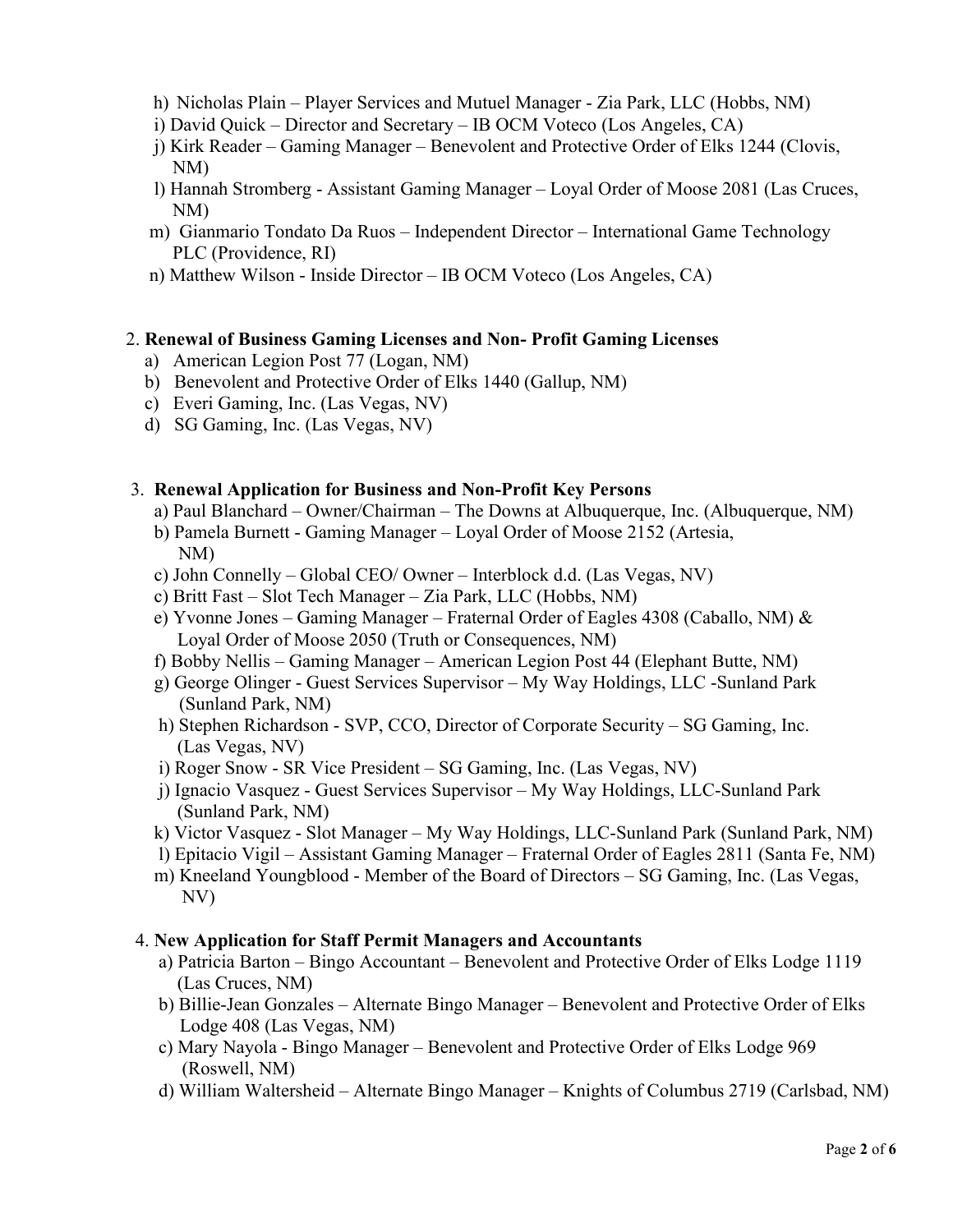## C. **Miscellaneous**

## a) **Title Change**

- i. Stephanie Chavez **From:** Assistant Gaming Accountant **To:** Gaming Accountant Loyal Order of Moose 2081 (Las Cruces, NM)
- ii. Linda France **From:** Assistant Gaming Manager **To:** Gaming Manager Fraternal Order of Eagles Aerie 3187 (Roswell, NM)
- iii. Rosa Luna **From:** Assistant Officer Manager/ Payroll **To:** Payroll Manager My Way Holdings, LLC -Sunland Park (Sunland Park, NM)
- iv. Ruth Strickland **From**: Bingo Accountant **To**: Bingo Manager Veterans of Foreign Wars Post 8703 (Carlsbad, NM)

## b) **New Corporate Finding of Suitability**

i. IB OCM Voteco (Los Angeles, CA)

## c) **Renewal of Corporate Finding of Suitability**

i. Everi Games Holdings, Inc. (Las Vegas, NV)

## d) **Request to Transfer Ownership Interest**

i. Interblock d.d to IB OCM Voteco (Los Angeles, CA)

#### D. **Audit & Compliance**

- i. The following nine non-profits compliance reviews were completed during March 2022:
	- 1. American Legion Post 7, Carlsbad
	- 2. American Legion Post 100, Albuquerque
	- 3. Benevolent Order of Elks 408, Las Vegas
	- 4. Benevolent Order of Elks 1119, Las Cruces
	- 5. Benevolent Order of Elks 1558, Carlsbad
	- 6. Benevolent Order of Elks 1717, Artesia
	- 7. Fraternal Order of Eagles 3815, Las Vegas
	- 8. Fraternal Order of Eagles 4038, Las Cruces
	- 9. Loyal Order of Moose 2152, Artesia
- ii. SunRay 1<sup>st</sup> Biannual 2021 Compliance Review

#### E. **Self -Exclusion Matters**

- 1. Consideration of removal from self- exclusion: EXC 1182 and EXC 1183
- 2. Consideration of removal from self-exclusion: EXC 1407 and EXC 1408

## F. **Miscellaneous Presentations, Approvals, Policy & Rule Making**

1. Reconsideration of the Multi-Seat Game Request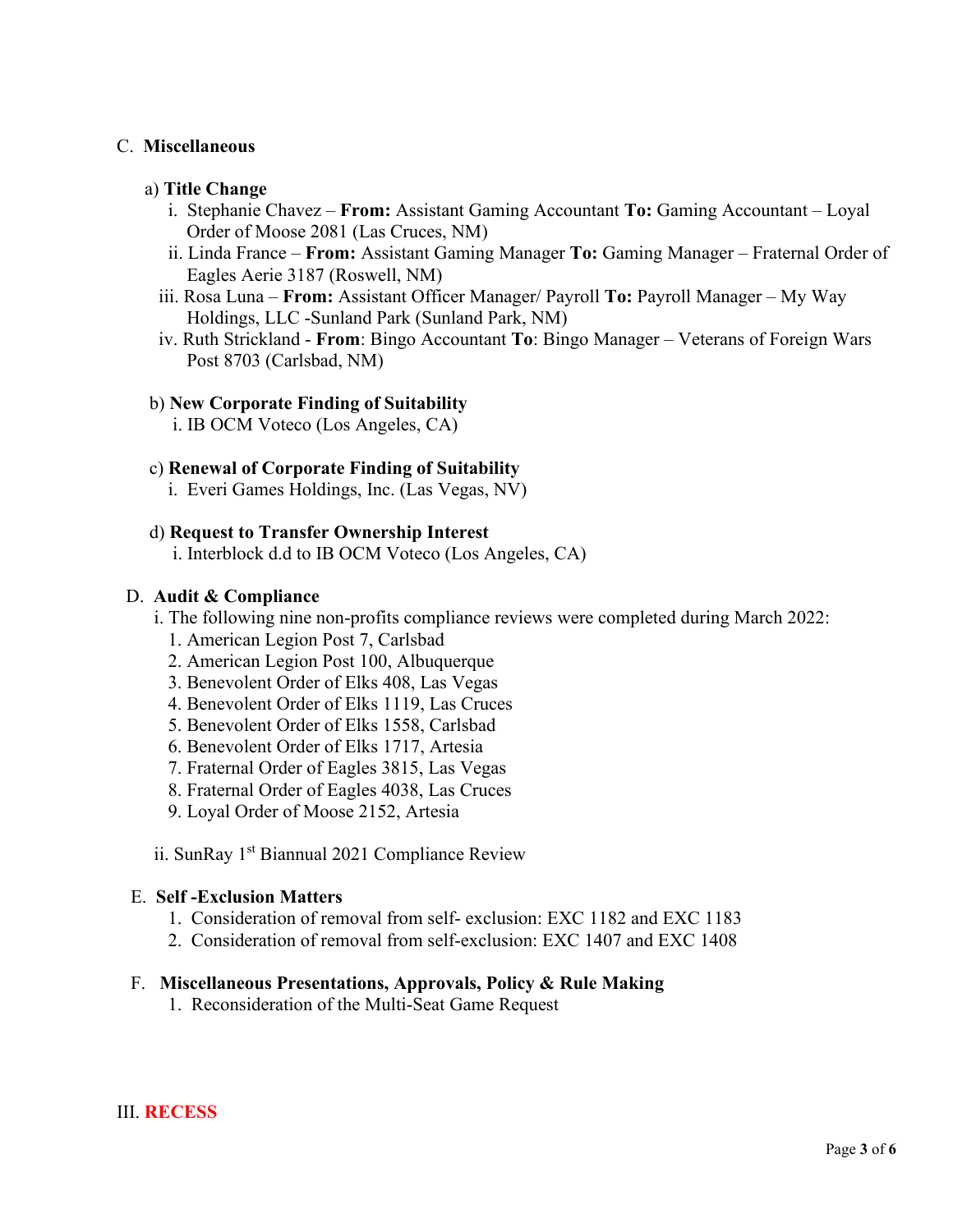## IV. **OPEN SESSION – Please note that items may be take out of sequence at the discretion of the Chair.**

- A. Call to order 1:30 pm
- B. Roll Call
- C. **Approval of Agenda**

## D. **Approval of Minutes**

- 1. March 2, 2022, Special Board Minutes
- 2. March 16, 2022, Regular Board Minutes

## E. **Pending Administrative and Enforcement Actions**

- 1. Consideration and Approval of Settlement Agreement for Loyal Order of Moose 2550
- 2. Consideration of Recommendation to Issue Administrative Complaint to Linda Sephus, Darlene Romero, Johnny Washington, and American Legion Post 117 for Citations 00561E – 00571E/EAD22000004

## F. **LICENSING**

#### 1. **New Application for Business and Non-Profit Key Persons**

- a) Roger Barris Assistant Gaming Manager Benevolent and Protective Order of Elks Lodge 413 (Silver City, NM)
- b) Joe Chavez Security Manager The Downs at Albuquerque, Inc. (Albuquerque, NM)
- c) Mitzi Claassen Gaming Accountant American Legion Post 44 (Elephant Butte, NM)
- d) Jordon Kruse Inside Director IB OCM Voteco (Los Angeles, CA)
- e) Scheherazade Longoria Assistant Surveillance Manager Zia Park, LLC (Hobbs, NM)
- f) Marie Lovato Assistant Gaming Manager American Legion Post 72 (Albuquerque, NM)
- g) Carlos Otero Assistant Gaming Manager American Legion Post 72 (Albuquerque, NM)
- h) Nicholas Plain Player Services and Mutuel Manager Zia Park, LLC (Hobbs, NM)
- i) David Quick Director and Secretary IB OCM Voteco (Los Angeles, CA)
- j) Kirk Reader Gaming Manager Benevolent and Protective Order of Elks 1244 (Clovis, NM)
- k) Hannah Stromberg Assistant Gaming Manager Loyal Order of Moose 2081 (Las Cruces, NM)
- l) Gianmario Tondato Da Ruos Independent Director International Game Technology PLC (Providence, RI)
- m) Matthew Wilson Inside Director IB OCM Voteco (Los Angeles, CA)

## 2. **Renewal of Business Gaming Licenses and Non- Profit Gaming Licenses**

- a) American Legion Post 77 (Logan, NM)
- b) Benevolent and Protective Order of Elks 1440 (Gallup, NM)
- c) Everi Gaming, Inc. (Las Vegas, NV)
- d) SG Gaming, Inc. (Las Vegas, NV)

## 3. **Renewal Application for Business and Non-Profit Key Persons**

- a) Paul Blanchard Owner/Chairman The Downs at Albuquerque, Inc. (Albuquerque, NM)
- b) Pamela Burnett Gaming Manager Loyal Order of Moose 2152 (Artesia, NM)
- c) John Connelly Global CEO/ Owner Interblock d.d. (Las Vegas, NV)
- d) Britt Fast Slot Tech Manager Zia Park, LLC (Hobbs, NM)
- e) Yvonne Jones Gaming Manager Fraternal Order of Eagles 4308 (Caballo, NM) &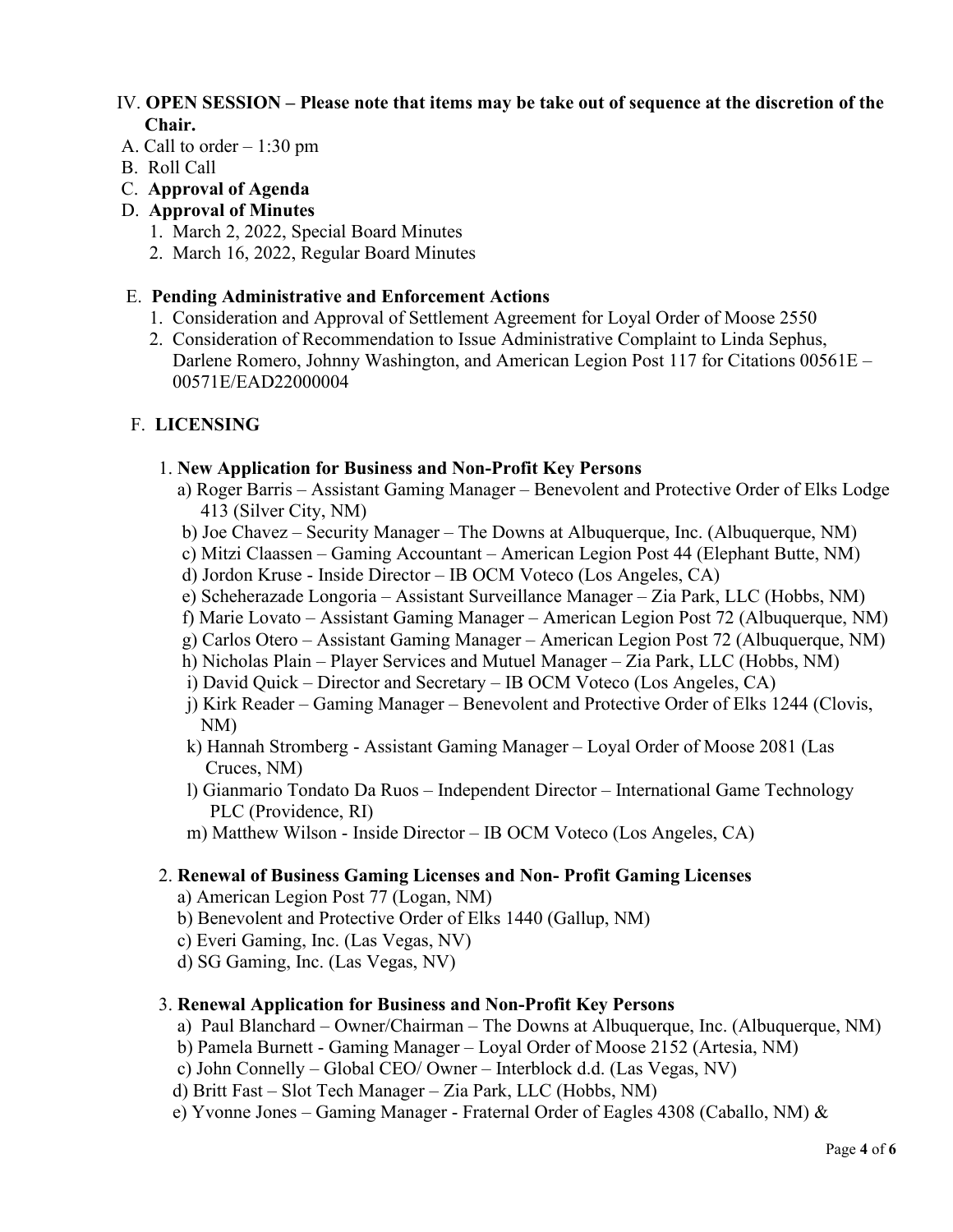Loyal Order of Moose 2050 (Truth or Consequences, NM)

- f) Bobby Nellis Gaming Manager American Legion Post 44 (Elephant Butte, NM)
- g) George Olinger Guest Services Supervisor My Way Holdings, LLC-Sunland Park (Sunland Park, NM)
- h) Stephen Richardson SVP, CCO, Director of Corporate Security SG Gaming, Inc. (Las Vegas, NV)
- i) Roger Snow SR Vice President SG Gaming, Inc. (Las Vegas, NV)
- j) Ignacio Vasquez Guest Services Supervisor My Way Holdings, LLC-Sunland Park (Sunland Park, NM)
- k) Victor Vasquez Slot Manager My Way Holdings, LLC-Sunland Park (Sunland Park, NM)
- l) Epitacio Vigil Assistant Gaming Manager Fraternal Order of Eagles 2811 (Santa Fe, NM)
- m) Kneeland Youngblood Member of the Board of Directors SG Gaming, Inc. (Las Vegas, NV)

#### 4. **New Application for Staff Permit Managers and Accountants**

- a) Patricia Barton Bingo Accountant Benevolent and Protective Order of Elks Lodge 1119 (Las Cruces, NM)
- b) Billie-Jean Gonzales Alternate Bingo Manager Benevolent Order of Elks Lodge 408 (Las Vegas, NM)
- c) Mary Nayola Bingo Manager Benevolent and Protective Order of Elks Lodge 969 (Roswell, NM)
- d) William Waltersheid Alternate Bingo Manager Knights of Columbus 2719 (Carlsbad, NM)

## G. **MISCELLANEOUS**

## a) **Title Change**

- i. Stephanie Chavez **From:** Assistant Gaming Accountant **To:** Gaming Accountant Loyal Order of Moose 2081 (Las Cruces, NM)
- ii. Linda France **From:** Assistant Gaming Manager **To:** Gaming Manager Fraternal Order of Eagles Aerie 3187 (Roswell, NM)
- iii. Rosa Luna **From:** Assistant Officer Manager/ Payroll **To:** Payroll Manager My Way Holdings, LLC -Sunland Park (Sunland Park, NM)
- iv. Ruth Strickland **From**: Bingo Accountant **To**: Bingo Manager Veterans of Foreign Wars Post 8703 (Carlsbad, NM)

## b) **New Corporate Finding of Suitability**

i. IB OCM Voteco (Los Angeles, CA)

## c) **Renewal of Corporate Finding of Suitability**

i. Everi Games Holdings, Inc. (Las Vegas, NV)

## d) **Request to Transfer Ownership Interest**

i. Interblock d.d to IB OCM Voteco (Los Angeles, CA)

## H. **Self -Exclusion Matters**

- 1. Consideration of removal from self- exclusion: EXC 1182 and EXC 1183
- 2. Consideration of removal from self-exclusion: EXC 1407 and EXC 1408